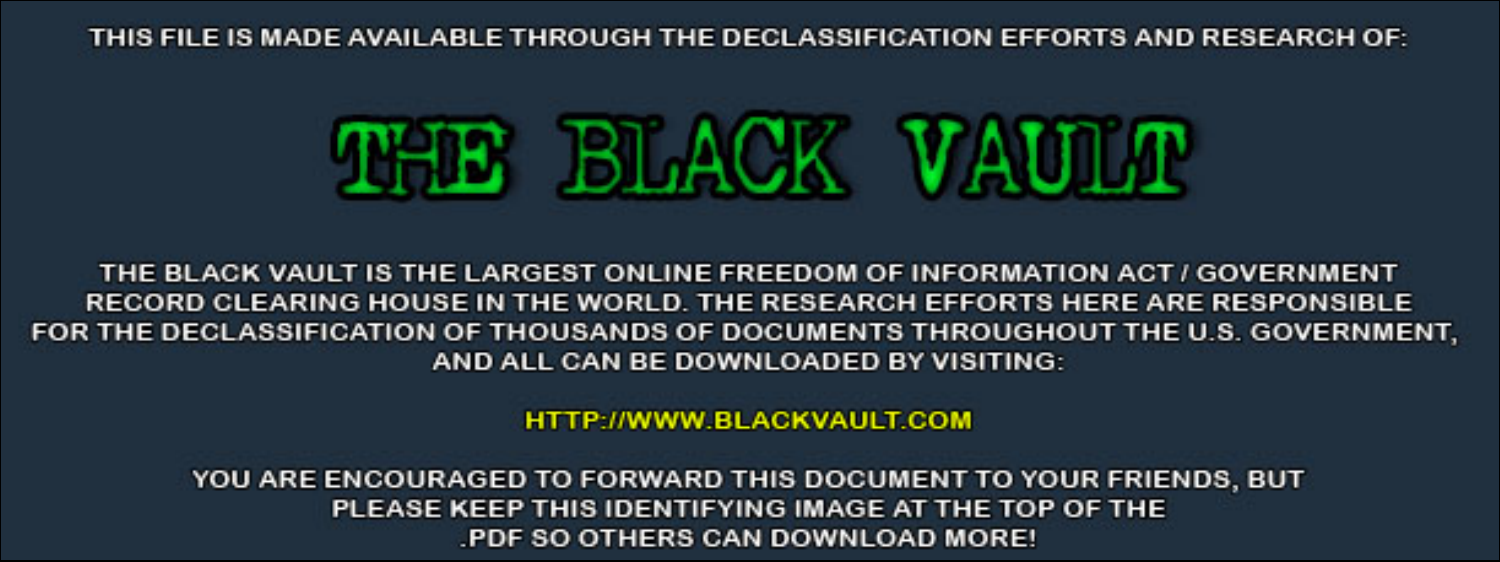#### SECHET/'X1

# **(U) Cryptologic Almanac 50th Anniversary Series**

# **(U) A Brief Look at ELINT at NSA**

### **(U) Background**

(UNFOUO) Electronic intelligence (ELINT) at NSA did not have an easy start. When NSA was formed in 1952, consideration was given to including ELINT as well as COMINT as part of NSA's mission. It was widely believed that LTG Ralph Canine, USA, director of NSA at that time, felt that managing DoD COMINT efforts would be enough of a challenge for NSA. This negative attitude was matched by the services: none of the DoD Military departments wanted NSA to manage ELINT.

(I U/fOUO) Department ofDefense ELINT, however, was as much in need of coordination and management as COMINT. The effort badly needed a cohesive signal analysis and processing effort.

 $-\left(\frac{E}{C}\right)$ What is ELINT? It is information derived from electronic signals that do not contain speech or text (which is COMINT); it is divided into two major branches.

 $-\left(\frac{C}{C}\right)$  One branch is Technical ELINT (TechELINT), which describes the signal structure, emission characteristics, modes of operation, emitter functions, and weapons systems associations of such emitters as radars, beacons, jammers, and navigational signals.

 $\vec{c}$ . The other major branch is Operational ELINT (OpELINT), which concentrates on locating specific ELINT targets; the results are commonly called Electronic-Order-Of-Battle (EOB). OpELINT also provides threat assessments, often referred to as "tactical ELINT." OpELINT intelligence supports not only military planners but also tactical commanders on the battlefield.

 $\overline{+}$ ELINT had its start in World War II, with the invention and use of radar by the Allies and the Axis. U.S. Army Air Forces had a keen interest in ELINT and used Germany's own radars to select targets for Allied bombers over Germany. Thus the Air Forces wanted to know as much about them as possible -- including how to evade, "jam" or "spoof' radars. Immediately after WWII, the USAF in Europe (USAFE) embarked on an aggressive TechELINT and OpELINT program, called CREEK ARCH, including establishing cooperative programs with several NATO partners.

(U//FOUO) In 1952 DoD set up the Army-Navy Electronics Evaluation Group (ANEEG),  $\bigcup_{\text{Declassified and approved for } \bigcap$ 

telease by NSA on 04-10-2007 bursuant to E.O. 12958, as lamended. MDR 51909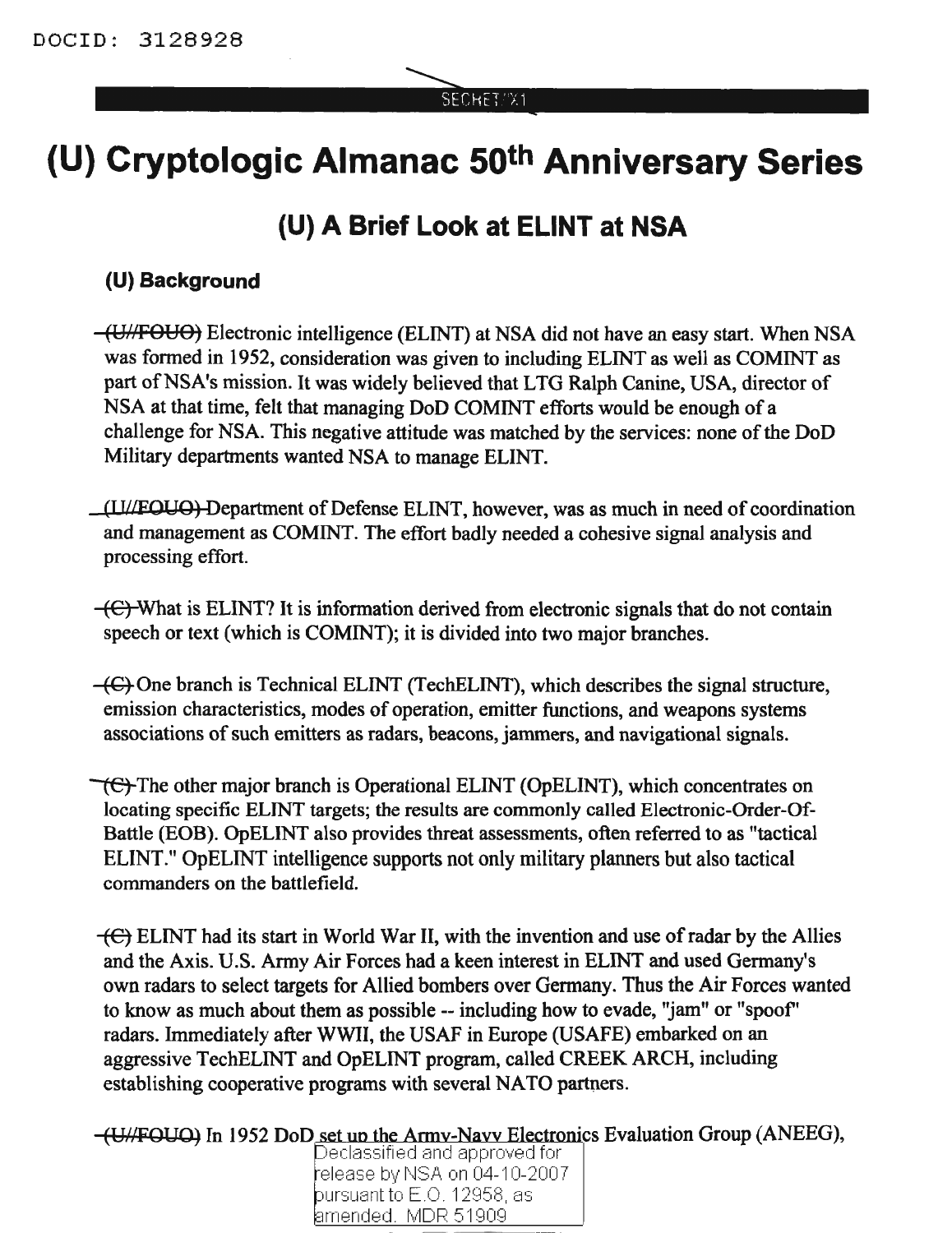housed at the Navy's Nebraska Avenue Station -- by coincidence NSA headquarters at the time -- staffed with about thirty people. The ANNEG had only informal coordinating powers on collection, but was a centralized point for processing and analyzing ELINT intercepts, and a focal point for coordination of ELINT "difficult analytic problems."

(C) As ELINT processing problems grew, in 1957 ANNEG was redesignated the National Technical Processing Center (NTPC), under the USAF Air Staff at the time, designated AFCIN-Z. In addition to Army and Navy participation, CIA became a full participant. CIA at that time was running the U-2 program, which had ELINT packages as well as photographic sensors.

(U//FOUO) Starting in 1954, a number of presidential-level committees recommended that ELINT be brought under NSA's purview. Both the Mark Clark subcommittee of the Hoover Commission in 1954 and the William O. Baker committee in 1957 made such a recommendation. Strongly backed by President Eisenhower, the Baker Committee efforts culminated in the issuance of National Security Council Directive (NSCID) No. 6, "Communications Intelligence and Electronics Intelligence," in early 1958. NSCID 6 gave NSA many ELINT powers.

## **(U) ELINT Starts at NSA**

(UHFOUO) One of the first actions taken by NSA in response to the NSCID and subsequent DoD ELINT directive of 1959 was to incorporate the National Technical. Processing Center (NTPC) at Nebraska Avenue into NSA as COSA-5, the Noncommunications Signals Analysis and Processing Division. NTPC at the time had somewhat fewer than 100 people, with John Libbert as chief.

 $\left\langle \epsilon \right\rangle$  Some of the DoD Military departments and combat commands were not greatly enthused about NSA's new responsibilities and many "management" problems and procedures developed. The Strategic Air Command (SAC) was long used to doing ELINT business "my way" but eventually developed a productive and cooperative set of arrangements with NSA.

 $\left\{ \right\}$  At that time there were theater ELINT processing centers [

EO  $1.4. (c)$ 

Ithat became integral parts of the overall DoD ELINT structure as developed by NSA. In 1974 the USAFE CREEK ARCH program was fully integrated into the NSA system, then combined with the NSA engineering support office in

~With the advent ofsatellite collection systems in the early 1960s as major producers of ELINT data, NSA established an ELINT processing and analysis center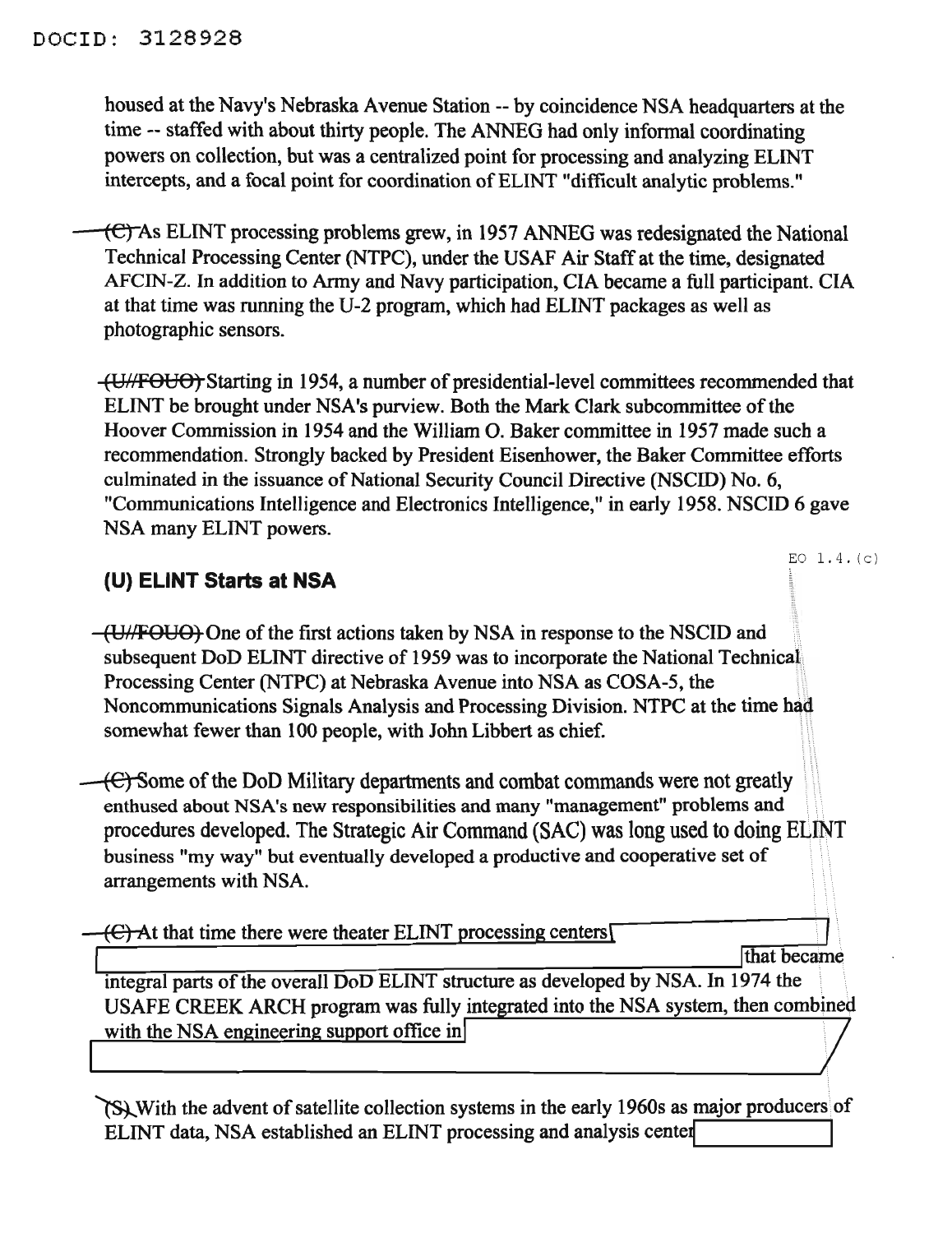#### DOCID: 3128928

I

in connection with the National Reconnaissance Office. The facility operated satellites. This effort gave significant support to U.S.

forces throughout the war in Vietnam.

(S)-Overhead ELINT collection, when it became available in the 1960s, gave extensive support to U.S. forces fighting in Vietnam.

 $\sqrt{S}$ -In the early 1970s, overhead ELINT

1 .....;;.,"E;EoJ"l. 4. (c)

-tU/lFOU01 COSA and elements ofNSA's R&D organization were merged to form W Group in 1971, with Dr. Robert Hermann as chief; the formal name was he Electronic Intelligence and Systems Management Group." This provided a good institutional base for NSA to manage ELINT, including development of new systems for ELINT use. Similarly it made for a cohesive way to develop the ELINT portion of the Combined Cryptologic Program (CCP) program and budgets with the DoD military departments.

(S) In the early 1970s, an NRO/NSA ELINT processing center was opened

 $\leftarrow$  Initially telemetry intelligence (TELINT) was a branch of ELINT; it attained its status as a separate "INT" in DoD in 1971 with the publication of DoD Directive 5100.20, which gave NSA its updated charter. TELINT, closely related to ELINT, was focused in WI, the Advanced Weapons and Space Systems Office.

(UNFOUO) NSCID 6 was updated in 1972 and retitled "Signals Intelligence (SIGINT)"; it gave NSA even more ELINT powers. Based on NSCID 6 concepts, SIGINT within DoD was implemented by Directive 5100.20, issued in 1971 and commonly referred to as the "NSA Charter". The DoD directive charged NSA with responsibility of managing SIGINT, specifically defined as COMINT, ELINT, and TELINT. The term TELINT has fallen into disuse and has been replaced by FISINT -- foreign instrumentation signals intelligence - which includes telemetry, missile and satellite command signals, beacons, and PROFORMA (generally computer-based data).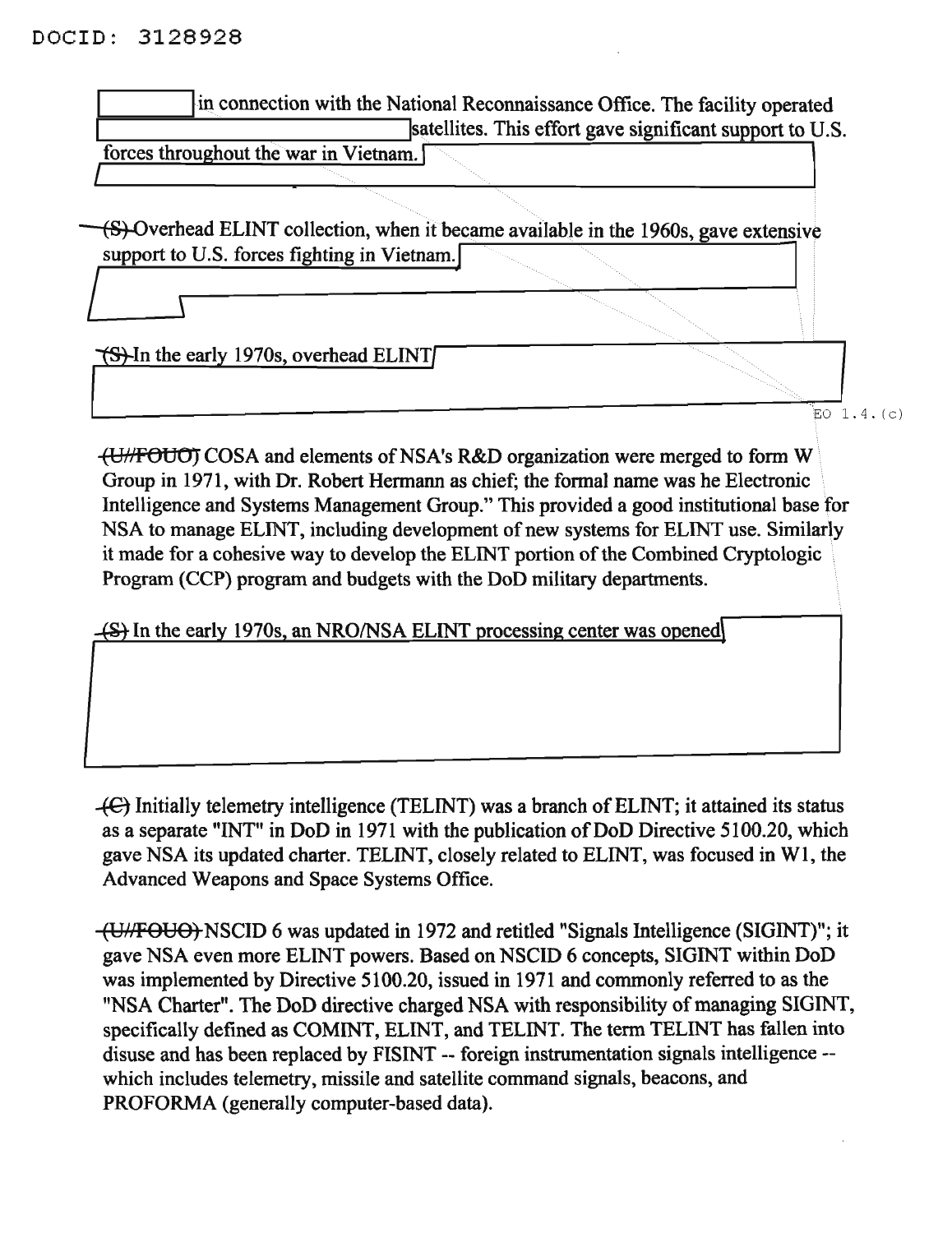$\sqrt{\mathcal{S}}$ By 1996 it was clear that fiscal and personnel reductions in the intelligence community had severely affected the community's capability to conduct Tech ELINT. A DoD-CIA study for the Weapons and Space SIGINT Advisory Group (WASSAG) of the National SIGINT Committee showed that the community had reduced the ELINT budget

(S)-LTGEN Gordon, USAF, the assistant DCI for military support, and Ambassador Lynn Hansen, National Intelligence Council vice chairman for evaluation, co-chaired a TechELINT and FISINT review in 1997. The Technical Weapons Intelligence Meeting called for action on the budget and personnel fronts and on community ELINT management and processes. Nevertheless, the situation continued to deteriorate.  $E_{\text{E}}$  1.4. (c)

#### **(U) A New Community Approach** P.L. 86-36

(UHFOUO) In April 1998 Congress directed an ELINT study. The AIDCI for Collection, Charles Allen, conducted the study with DCI and SecDEF staff. The resulting study directed NSA to prepare an ELINT Business Plan, which was accomplished in October 2000. Declaring that "Electronic Intelligence (ELINT) is a major cornerstone of America's Information Superiority," in January 2001, the OASDI and DOCI directed the formation of a Community ELINT Management Organization (CEMO) under the leadership of NSA. One of several CEMO functions was to ensure that ELINT architecture was consistent with the Unified Cryptologic Architecture (UCA) and integrated into Cryptologic Mission Management (CMM) activities and actions.

 $\sqrt{8}$  The NSA Office of Weapons and Space, now designated PIW as the chief) was also restructured to be better aligned to the ELINT business plan and the TechELINT process.

 $-(S)$ -In January 2002, after several months of study and analysis, culminated by a community meeting, it was decided to focus portions of ELINT at a new facility

Other portions

were to remain at NSAW.

(U77'f'OUO) Richard Bernard, Center for Cryptologic History, 972-2893s]

Almanac 50th Anniversary Series

Content Owner: Feedback Web POC: Feedback

Last Modified: by nsr Last Reviewed: December 16, 2003 Next Review: 365 days